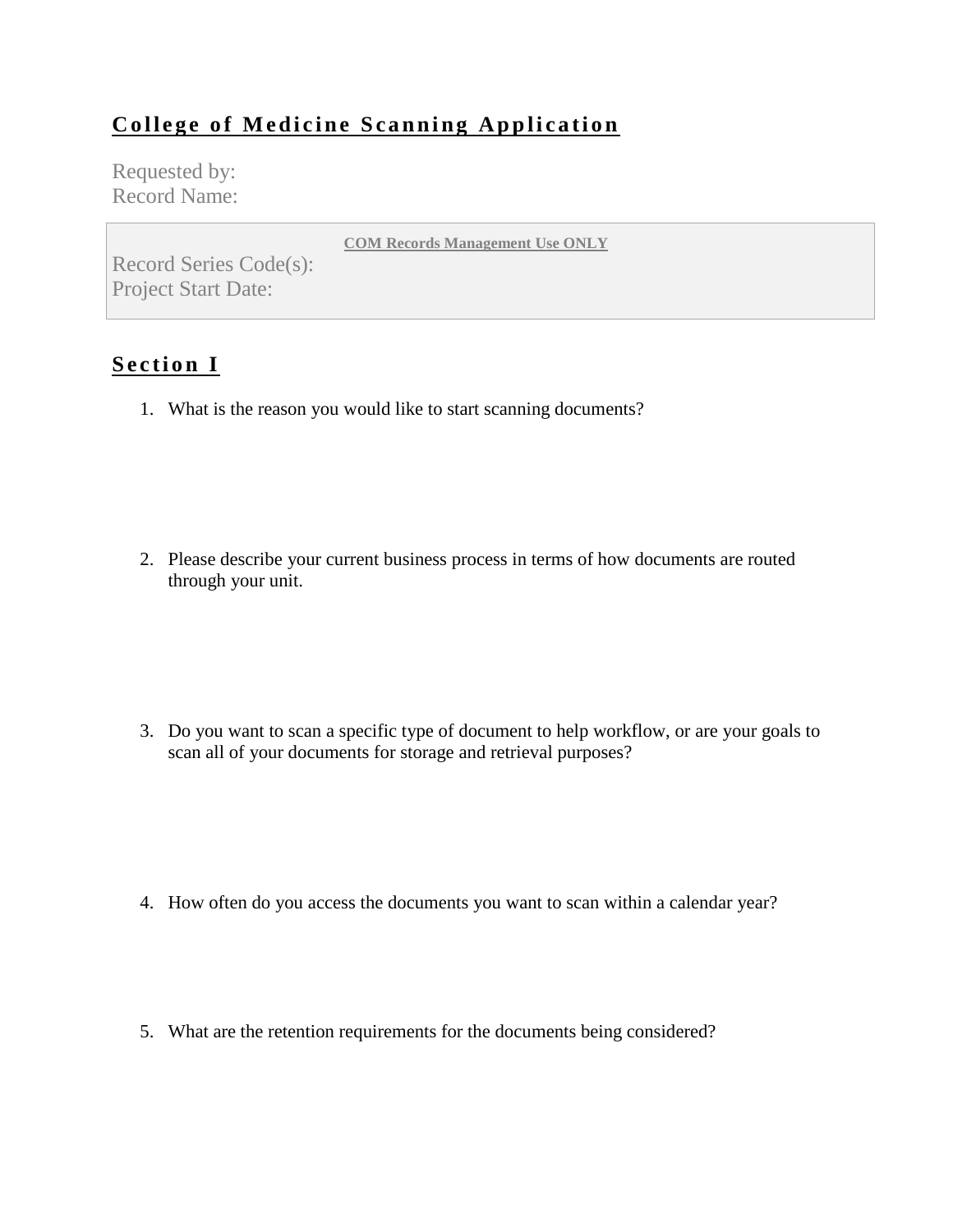*6.* Would there be any reasons why it's necessary to keep the physical records for the entire retention lifecycle of the documents?

- 7. Approximately how many documents do you envision being a part of the proposed scanning project?
- 8. Of these documents, how many new documents do you receive on a daily basis?
- 9. Are any of these documents currently available electronically (online), or will be in the near future?
- 10. Do any of these documents contain staples?
- 11. Do you have documents that need to be scanned in color?
- 12. Are any of the documents that will be a part of this project larger than 8 ½ x 11?
- 13. Do you plan to store slides?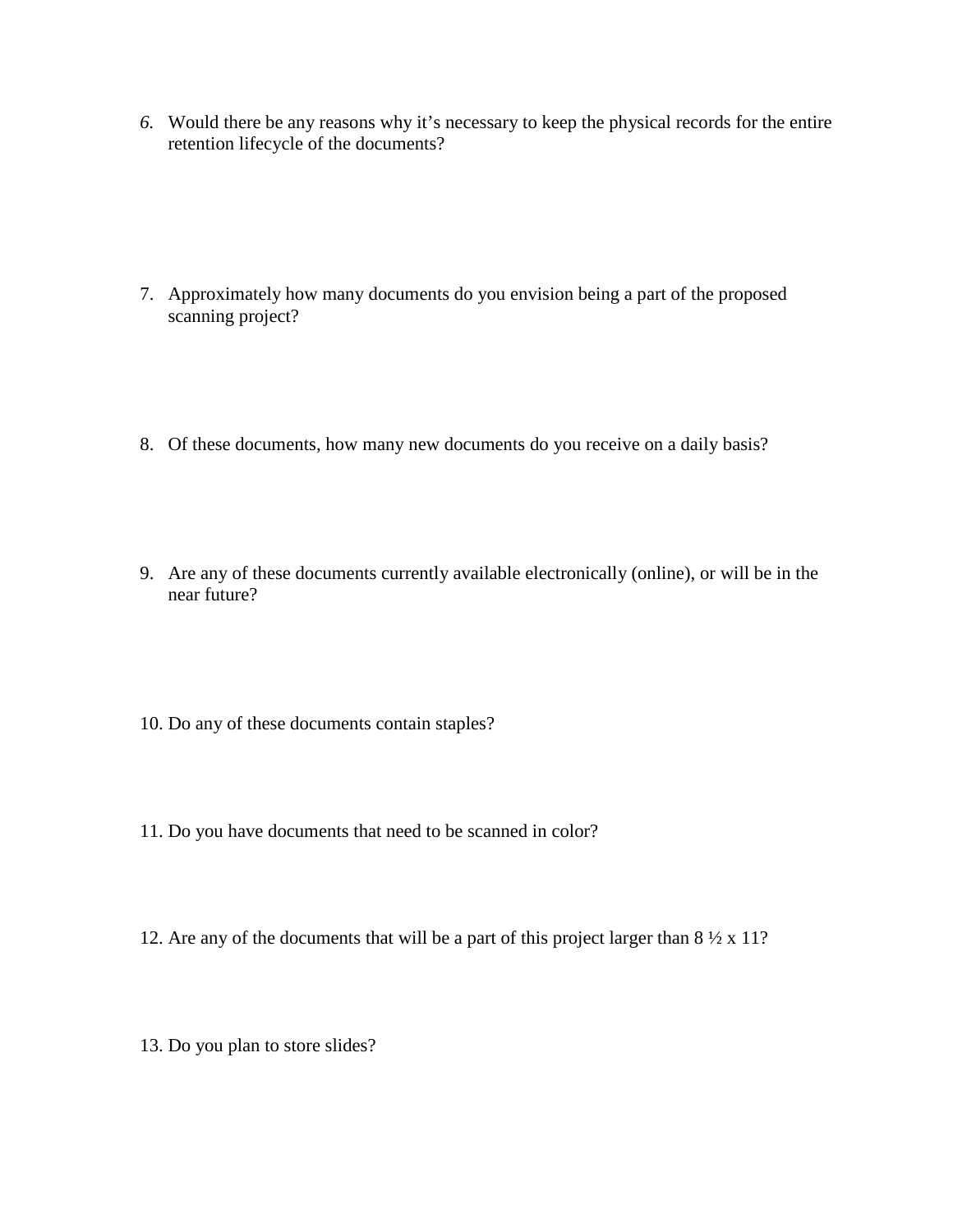- 14. Do you plan to store picture files (JPG)?
- 15. In what order do you want these documents scanned (i.e. from current to historic or vice versa)? We recommend a 'point forward' approach to most new scanning projects, where a clear point in time is chosen for the transition to an electronic environment.
- 16. DocuWare can communicate with most database systems on a scheduled basis and auto import information into specified fields reducing manual indexing time. What systems, if any, do you currently work with where information might be extracted from?
- 17. How is your current filing system organized? This information will be utilized to help build a classification scheme and design your DocuWare file cabinet to ensure proper storage and retrieval of your files in DocuWare.

- 18. The preparation of documents is a key piece to any scanning project. With the limited amount of resources COM-IT Records Management has available to dedicate to this task, it will be required that a member of your staff assist with this portion of the project. Nobody knows your documents like you do so it's important that time be dedicated to this task on a daily basis to ensure we keep momentum. COM-IT RM will provide to you barcode creation software that will serve as a document separation tool and will provide you training on how to generate barcodes for the preparation process. Will you be able to dedicate at least 1-2 hours per day to document preparation?
- 19. If we determine that DocuWare will help your business process, who will be available from your unit to assist us with questions and guidance on this project?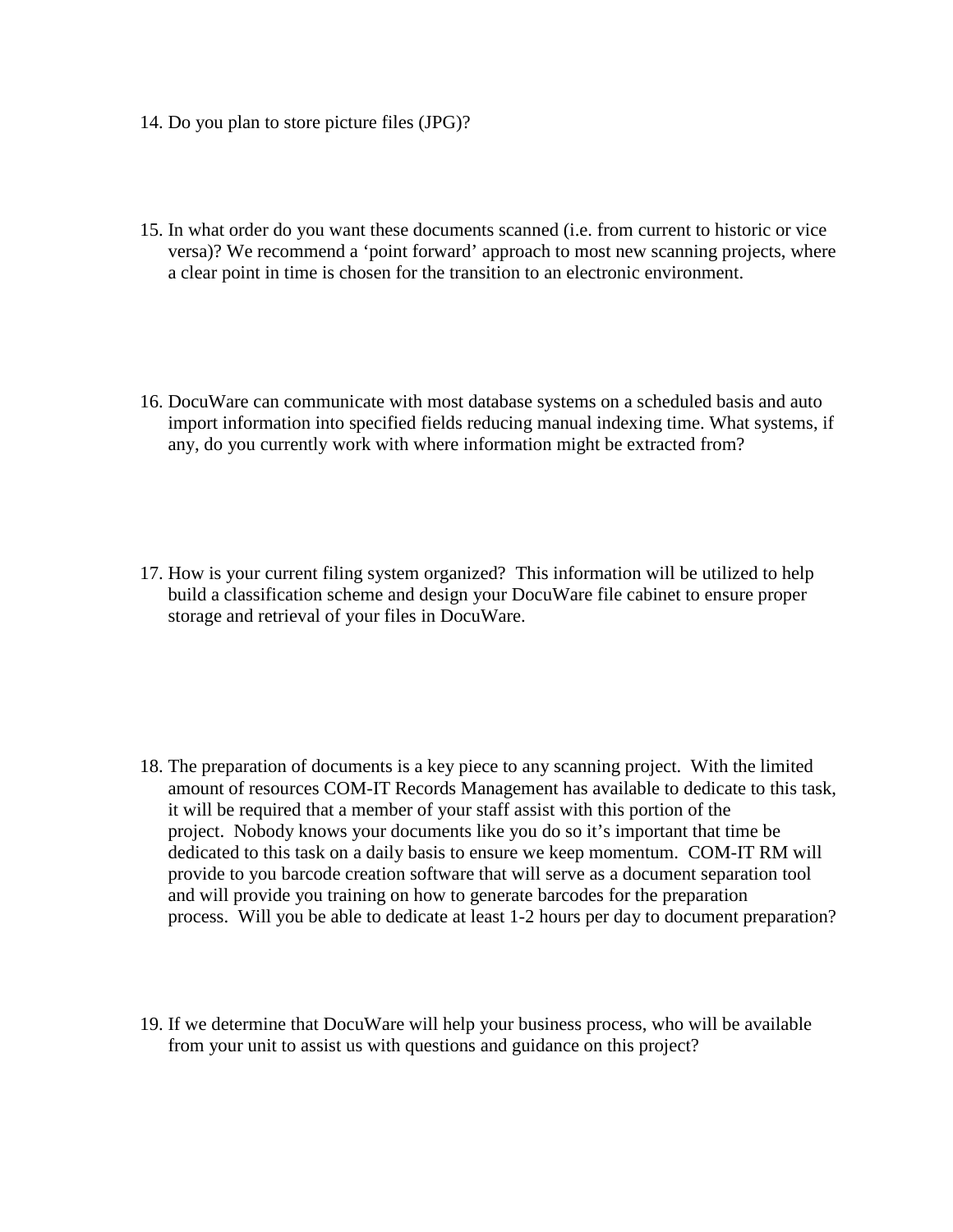- 20. How much time will this individual be available on a daily basis for this project?
- 21. Will this person also be your unit's liaison for DocuWare and records related questions?
- 22. Do you have any deadlines or projected dates you are trying to have these documents scanned by?

## **Section II**

In setting up your Indexing Template, isolating **key identifiers** will allow you to search for documents in a variety of ways. It's important to consider all index field possibilities and narrow down your possibilities keeping only the most important. A good rule of thumb is the least amount of indexing fields you have, the better.

Before determining your index fields for your Indexing Template, think about how future generations of employees will search for information related to your business. Are these fields going to seem foreign to them?

You'll want to make sure that the chosen indexing fields and metadata entered in these fields will be user friendly and consistent with department terminology. This will allow your storage and search methods to remain reliable and strong.

1. What are some key identifiers that all of your documents have in common, or, how do you currently search for these documents? (i.e. employee ID, student ID, student name)

2. With your key identifiers in mind, what are some other search criteria you would want to use to search for and retrieve documents?